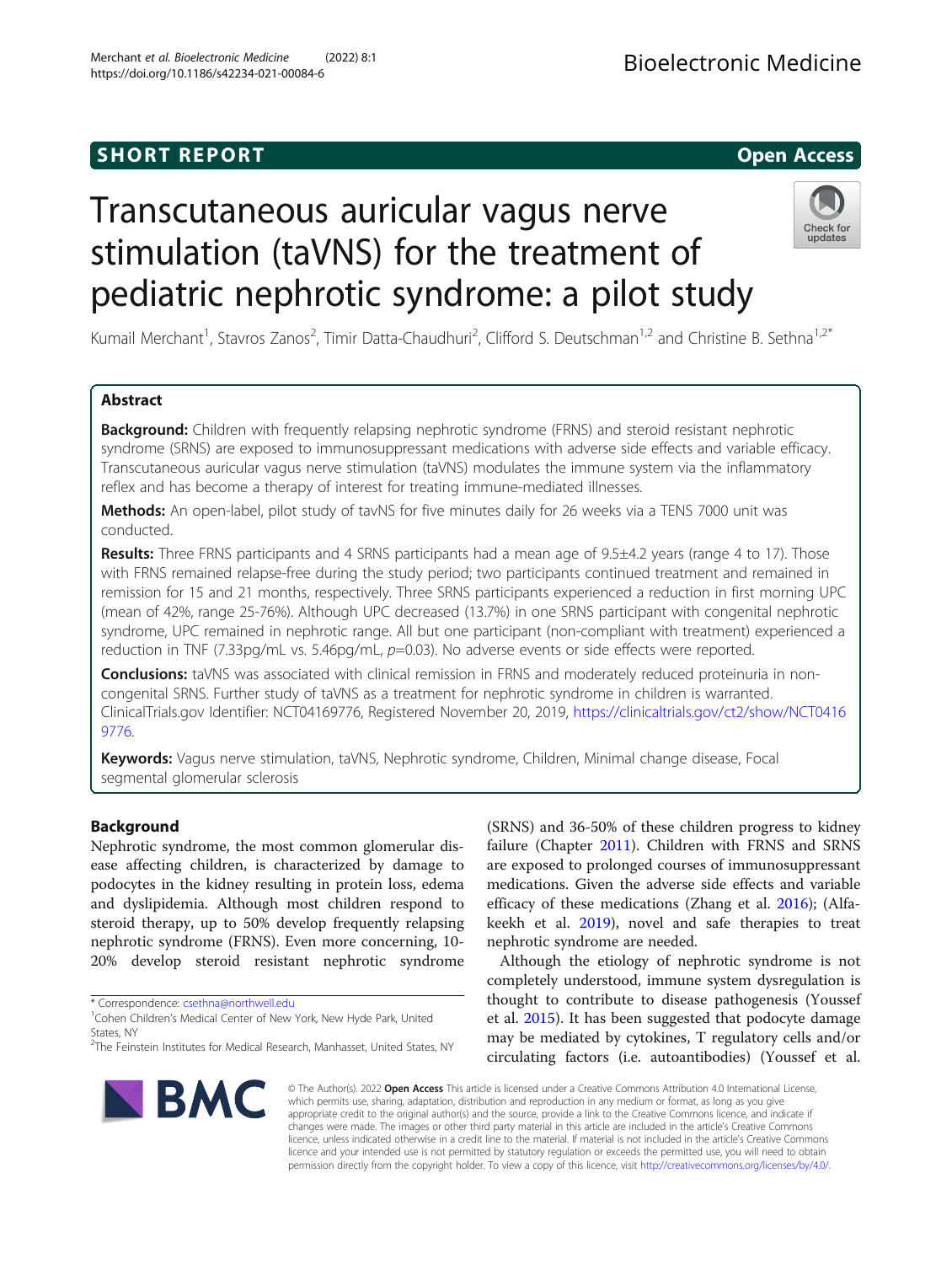[2015](#page-6-0)); (Gomez-Chiarri et al. [1996](#page-6-0)); (Petrovic-Djergovic et al. [2015\)](#page-6-0); (Kaneko et al. [2015\)](#page-6-0); (Lai et al. [2007\)](#page-6-0); (Kanai et al. [2010\)](#page-6-0); (Araya et al. [2006](#page-6-0)); (Kaneko et al. [2002](#page-6-0)); (Bagga et al. [2007\)](#page-6-0); (Dotsch et al. [2008](#page-6-0)); (Kimata et al. [2013](#page-6-0)). Electrical stimulation of the vagus nerve has been shown to activate the inflammatory reflex, which alters splenocyte cytokine release, B cell migration and antibody formation (Andersson and Tracey [2012\)](#page-6-0); (Tracey [2002](#page-6-0)). Immunomodulation of the vagus nerve and spleen has been shown to reduce immune markers such as tumor necrosis factor-alpha (TNF) and confer protection from ischemia-reperfusion injury in the kidney of mice (Inoue et al. [2016\)](#page-6-0); (Gigliotti et al. [2015\)](#page-6-0); (Gigliotti et al. [2013\)](#page-6-0); (Tanaka et al. [2021](#page-6-0)).

taVNS is a non-invasive technique that can engage the inflammatory reflex by electrically stimulating the auricular branch of the vagus nerve that innervates the cymba concha in the ear (Butt et al. [2020\)](#page-6-0); (Peuker and Filler [2002\)](#page-6-0); (al. [2021\)](#page-6-0). Recent studies in adults have demonstrated the efficacy of taVNS in treating immunemediated diseases such as rheumatoid arthritis and systemic lupus erythematous (SLE) (Aranow et al. [2020](#page-6-0)); (Koopman et al. [2016\)](#page-6-0); (D'Haens et al. [2016\)](#page-6-0); (Bonaz [2018](#page-6-0)); (Bonaz et al. [2016](#page-6-0)); (Addorisio et al. [2019](#page-6-0)). These studies, coupled with evidence from animal models (Inoue et al. [2016](#page-6-0)); (Meregnani et al. [2011\)](#page-6-0); (Borovikova et al. [2000](#page-6-0)); (Huston et al. [2007\)](#page-6-0); (Guarini et al. [2003](#page-6-0)); (Levy et al. [2012\)](#page-6-0); (Levine et al. [2014\)](#page-6-0); (Costes et al. [2014](#page-6-0)); (van Westerloo et al. [2006\)](#page-6-0); (Ma et al. [2019](#page-6-0)); (Mueller et al. [2011](#page-6-0)); ([https://fimr.northwell.edu/](https://fimr.northwell.edu/biostatRMS/) [biostatRMS/](https://fimr.northwell.edu/biostatRMS/) n.d), suggest that there may be a role for taVNS in the treatment of nephrotic syndrome in children. The objective of this pilot study was to evaluate taVNS for the treatment of nephrotic syndrome in children.

# Methods

# Study design and population

An open-label, pilot study of taVNS therapy in children with nephrotic syndrome was conducted at a single tertiary pediatric hospital in New York from 2019 to 2021. The study was approved by the Institutional Review Board of Northwell Health. Consent from a guardian/ parent of all participants and assent from children  $\geq 7$ years were obtained prior to any study procedures. Children aged 3-17 years diagnosed with minimal change disease (MCD) or focal segmental glomerulosclerosis (FSGS) who were classified as either FRNS or SRNS and who had an estimated glomerular filtration rate (eGFR) ≥30 ml/min/1.73 m<sup>2</sup>were eligible to participate. Those with a known history of an inflammatory condition (e.g. systemic lupus erythematosis), history of cardiac disease (e.g. arrhythmias, structural/functional abnormalities), those with an implantable electronic device or who were pregnant were excluded from the study. FRNS was defined as steroid-responsive nephrotic syndrome with at least two relapses in the six months prior to enrollment (KDIGO. [2012](#page-6-0)); (KDIGO. [2020](#page-6-0)). FRNS participants on standing immunosuppression treatment (e.g. tacrolimus, mycophenolate mofetil) were not eligible. Participants with previous exposure to immunosuppression (besides corticosteroids) were eligible after stopping the product for three months or, for those previously exposed to rituximab, once B cells were replete. Participants had to be off of corticosteroids for a minimum of 14 days prior to enrollment to ensure that they were not steroid dependent and to minimize the effect of steroids on immune markers. SRNS was defined by the inability to achieve remission (urine protein:creatinine [UPC] <0.2) by four weeks of steroid therapy (Mekahli et al. [2009](#page-6-0)); (Paik et al. [2007\)](#page-6-0); (Chapter [2011](#page-6-0)). All participants with SRNS were required to be on a stable regimen of medications for at least three months prior to enrollment. Doses of the immunosuppressant medications and angiotensin converting enzyme inhibitors (ACEi)/angiotensin receptor blockers (ARBs) were not changed during the treatment period with the exception of dose changes for calcineurin inhibitors to maintain a prespecified therapeutic level. SRNS participants with previous exposure to rituximab were eligible once B cells were replete.

# Intervention

A commercially available transcutaneous electrical nerve stimulation (TENS) unit (Roscoe Medical TENS 7000) was used to deliver electrical stimulation to the auricular branch of the vagus nerve via the left ear cymba concha with custom-made ear clips and electrode gel (Fig. 1) (Badran et al. [2019](#page-6-0)). taVNS was performed on the left side to reduce the potential for cardiac side effects including bradycardia (Redgrave et al. [2018](#page-6-0)). The device was set to a frequency of 30 Hz with individual pulse



Fig. 1 Ear-clip at the left cymba concha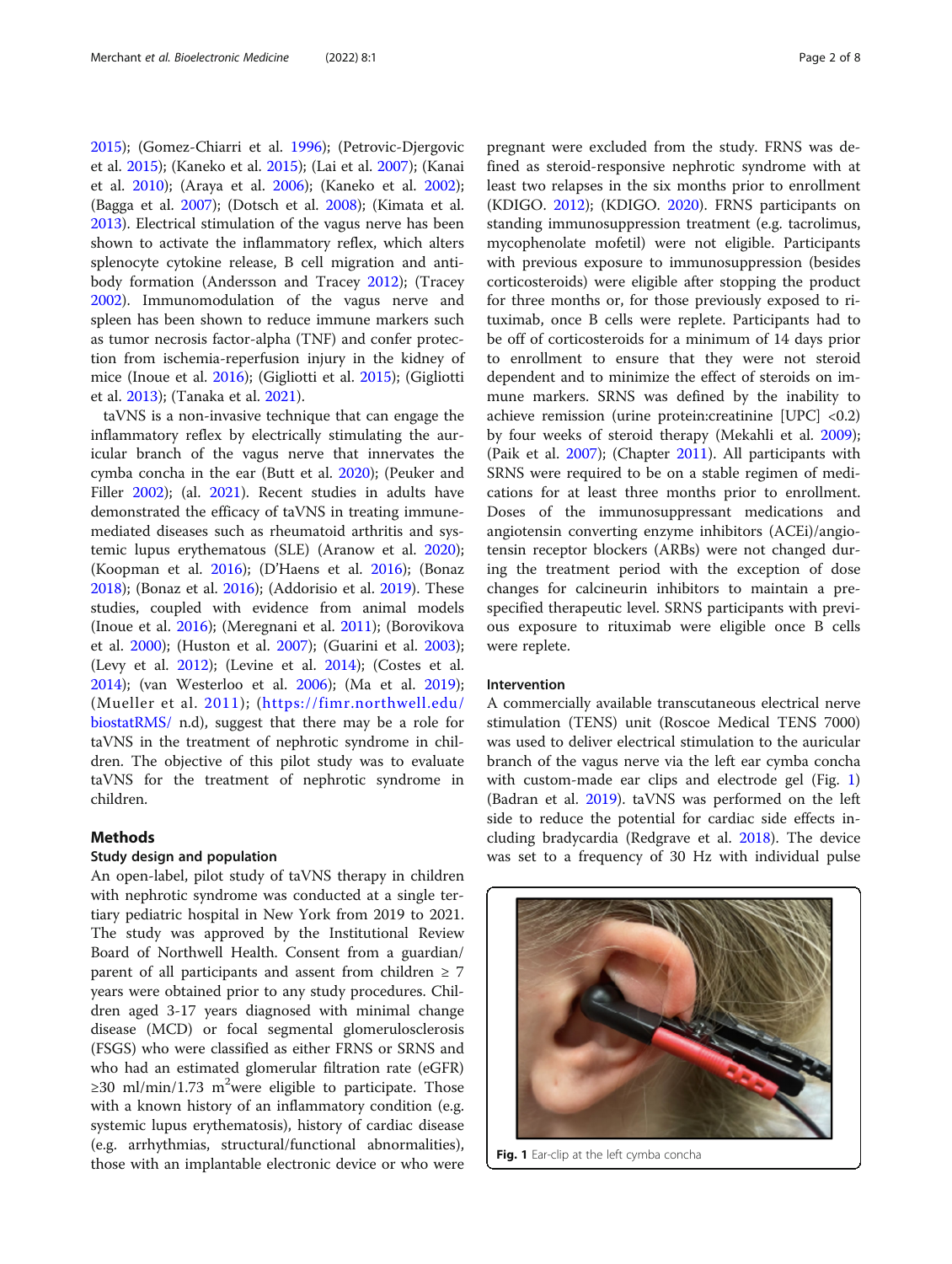widths of 300 µs, and pulse amplitude intensity was adjusted to the participant's tolerance to a maximum of 2.5 out of 10 on the full scale of the stimulator. Parents/ guardians were trained to perform taVNS therapy on their child at home once a day for five minutes for 26 weeks. Parents/guardians were required to demonstrate correct taVNS usage at enrollment and monthly at each follow up visit, which alternated in person and virtually. Device settings, treatment length, and ear clip design were chosen based upon our previous findings (Aranow et al. [2020](#page-6-0)) and a survey of the literature (Aranow et al. [2021](#page-7-0)). The study period of 26 weeks was chosen based on the definition of FRNS using a 6-month period and prior clinical trials (Wang et al. [2018\)](#page-7-0). Additionally, 26 weeks is a sufficient time to evaluate an improvement in proteinuria in patients with SRNS.

# Study outcomes

The primary outcome for the FRNS group was the number of relapses during the study period. The primary outcome for the SRNS group was percent change in the first morning UPC from baseline to 26 weeks. Changes in serum cytokines from baseline to 26 weeks were also measured. Additionally, feasibility outcomes such as recruitment rate, drop out rate, adherence, safety and patient satisfaction were monitored.

# Study procedures

The medical record was abstracted for the following variables: age, race, sex, age at diagnosis of nephrotic syndrome, type of nephrotic syndrome, previous response to treatment, number of previous nephrotic syndrome relapses, previous immunosuppressive therapies, and current medications.

Blood and urine samples were collected at baseline as well as every eight weeks during the study period. Complete metabolic panel and serum cytokines were measured. Cytokines were quantified using the Human High Sensitivity T-Cell Discovery Array 14-Plex (Eve Technologies Corp, Calgary, AB, Canada). The multiplex assay was performed using the Bio-Plex™ 200 system (Bio-Rad Laboratories, Inc., Hercules, CA, USA), and a Milliplex Human High Sensitivity T-Cell panel (Millipore, St. Charles, MO, USA) according to their protocol. The assay consisted of GM-CSF, IFNγ, IL-1β, IL-2, IL-4, IL-5, IL-6, IL-8, IL-10, IL-12 (p70), IL-13, IL-17 A, IL-23, and TNF. Assay sensitivities of these markers range from 0.11 to 3.25 pg/mL.

FRNS participants performed home daily testing of first morning urine for protein utilizing protein urine testing strips as per usual standard of care. Home urine protein >2+ for three or more consecutive days indicated nephrotic syndrome relapse (KDIGO. [2012\)](#page-6-0); (KDIGO. [2020](#page-6-0)). A first morning UPC was sent to confirm relapses. For the SRNS group, baseline proteinuria was defined by a three-month average first morning UPC; first morning UPC was then measured every eight weeks.

Due to the concern for bradycardia, heart rate was monitored by a commercially available pulse oximeter with heart rate monitoring feature (Zacurate 500BL) during and for 1 min following each taVNS treatment. Participants were provided with normal heart rate ranges for age and were instructed to stop therapy immediately if heart rate fell above or below the normal range for age (Duff et al. [2019](#page-7-0)). Additionally, participants were instructed to stop therapy immediately for any symptoms of bradycardia, including lightheadedness, syncope or shortness of breath. Parents/guardians were instructed to keep a log of the time that the taVNS therapy was performed each day, along with concurrent heart rate during the therapy, and any issues/symptoms that were experienced during the treatment. Side effects and adverse events were monitored via survey at each study visit.

Feasibility measures including recruitment rate, drop out rate, adherence and safety were monitored. At the conclusion of the study, parents/guardians were asked the following questions, which were rated on a 5-point Likert scale (strongly agree, agree, neutral, disagree, strongly disagree): (1) Treatment with taVNS was too much of a burden for my child, and (2) I would prefer to use taVNS over starting a new immunosuppressive medication for the treatment of nephrotic syndrome for my child.

# Statistical analysis

Sample size was chosen based on feasibility and no formal sample size calculations were performed. Descriptive statistics were used in the analysis of this pilot study and cytokines were analyzed via Wilcoxon signed rank test. STATA 16 (STATA Corp LLC) statistical package was utilized.

# Results and Discussion

Seven participants, including three children with FRNS and four children with SRNS, were enrolled in the study. The participants were a mean age of 9.5±4.2 years (range 4 to 17), 57% were male, 28.5% identified as Black and 28.5% identified as Hispanic (See Table [1](#page-3-0)). FRNS participants each had two relapses in the six months prior to enrollment and 3-4 relapses in the previous 12 months. The mean duration of nephrotic syndrome diagnosis for participants with FRNS was  $3\pm1.8$  years. Two of the three participants were previously treated with mycophenolate mofetil. Among the SRNS group, three participants had biopsy-confirmed FSGS and one participant had congenital nephrotic syndrome with a genetic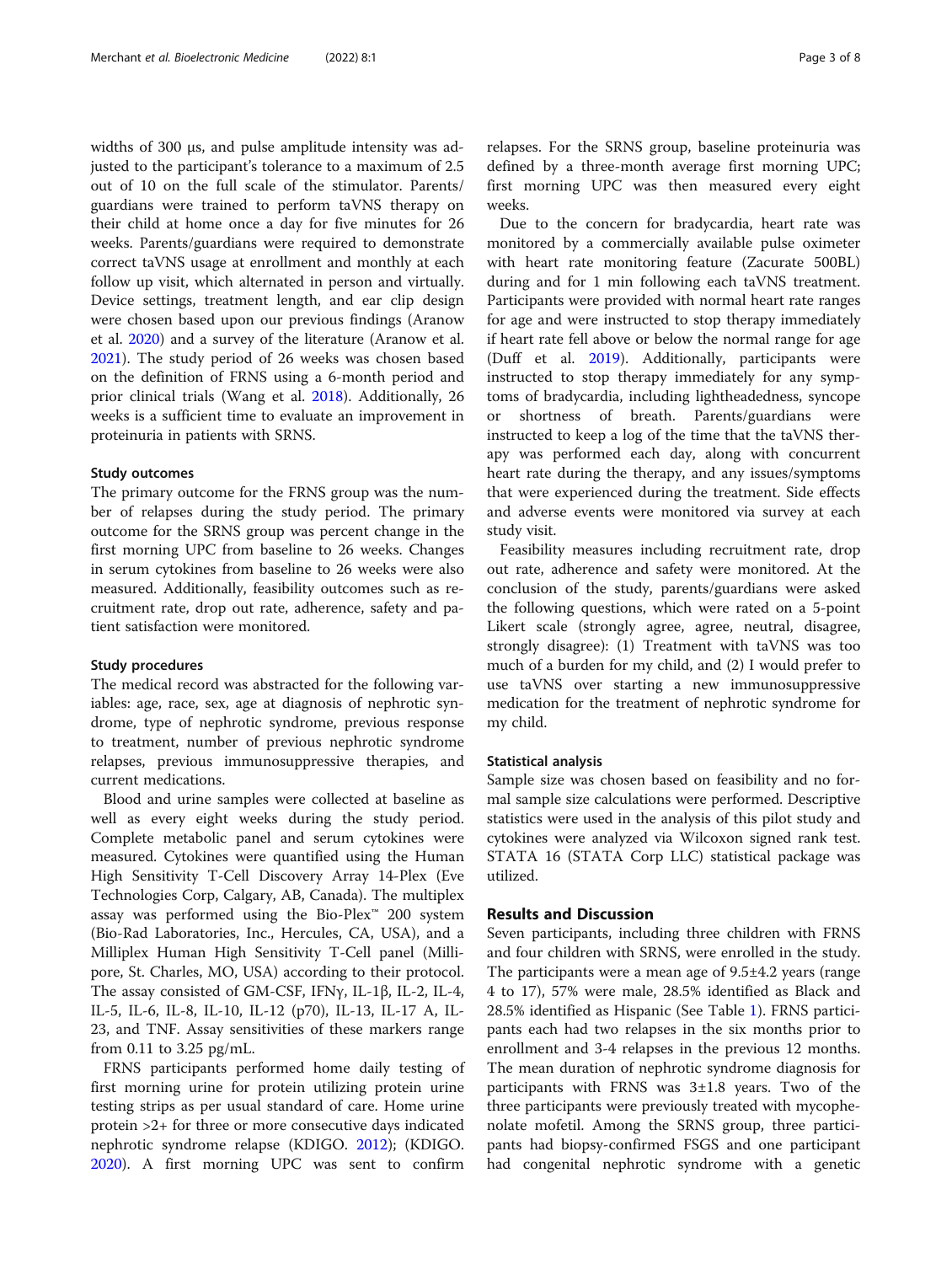| $\tilde{\phantom{a}}$<br>. . |                                  |                |   |                                                     |                                                 |                  |                          |            |        |                                     |                                  |
|------------------------------|----------------------------------|----------------|---|-----------------------------------------------------|-------------------------------------------------|------------------|--------------------------|------------|--------|-------------------------------------|----------------------------------|
| ID                           |                                  |                |   | Diagnosis Age Sex Duration of<br>disease<br>(years) | <b>Previous Medications</b>                     | Change<br>in UPC | Serum albumin<br>(mg/dl) |            |        | # Relapses in<br>previous 12 months | # Relapses during<br>taVNS study |
|                              |                                  |                |   |                                                     |                                                 |                  |                          | Baseline 6 | months |                                     |                                  |
| 001                          | <b>FRNS</b>                      | $\overline{4}$ | M | 1.5                                                 | $\overline{\phantom{a}}$                        |                  |                          |            |        | 3                                   | 0                                |
| 002                          |                                  | 8              | M | 5                                                   | <b>MMF</b>                                      |                  | $\overline{a}$           |            |        | 4                                   | $\mathbf 0$                      |
| 003                          |                                  | 8              | M | $\overline{4}$                                      | <b>MMF</b>                                      |                  | $\overline{\phantom{a}}$ |            |        | $\overline{4}$                      | $\mathbf{0}$                     |
| 004                          | SRNS:<br>FSGS                    | $\overline{7}$ | M | 2.7                                                 | tacrolimus, enalapril,<br>prednisolone          | $-76%$           | 3.3                      | 3.3        |        | ٠                                   | $\overline{a}$                   |
| 005                          |                                  | 11             | F | 3.8                                                 | tacrolimus, enalapril,<br>prednisolone          | $-36%$           | 4.7                      | 4.8        |        | $\overline{a}$                      | $\qquad \qquad \blacksquare$     |
| 006                          |                                  | 17             | F | 3.3                                                 | tacrolimus, enalapril,<br>prednisolone          | $-25%$           | 4.5                      | 4.6        |        | $\overline{a}$                      | $\qquad \qquad \blacksquare$     |
| 007                          | SRNS:<br>Congenital<br>Nephrotic | 12             | F | 12                                                  | tacrolimus, enalapril,<br>losartan prednisolone | $-13.7%$         | 2.5                      | 2.4        |        | ٠                                   | $\overline{\phantom{0}}$         |

# <span id="page-3-0"></span>Table 1 Demographic and Clinical Measures of Study Participants

FRNS- frequently relapsing nephrotic syndrome; SRNS- steroid resistant nephrotic syndrome; FSGS- focal segmental glomerulosclerosis; M- male; F- female; MMFmycophenolate mofetil; UPC- urine protein:creatinine; taVNS- transcutaneous auricular vagus nerve stimulation

mutation in NPHS2. The mean duration of FSGS diagnosis was 3.3±0.55 years. Those with FSGS were on stable doses of tacrolimus and enalapril at the time of enrollment; all had previous corticosteroid exposure. The child with congenital nephrotic syndrome had a disease duration of 12 years and was on a stable regimen of enalapril and losartan at the time of enrollment (with previous exposure to corticosteroids and tacrolimus).

Among three children with FRNS, all remained relapse free during the 26-week study period. Participant 002 reported missing treatment for a period of 4 days, during which time the child began to have +2 protein on urine dip. After resuming treatment, the urine protein cleared, and the child remained in remission. Participants 001 and 002 continued treatment with taVNS beyond the study period and both have remained in remission (total 21 and 15 months, respectively), despite having upper

respiratory tract infections (usual triggers). Participant 003 stopped taVNS after the study period and relapsed twice in the following 6 months. While on taVNS, all three participants had the longest relapse-free period since their nephrotic syndrome diagnosis.

Of the participants in the SRNS group, there was a 25- 76% reduction in proteinuria compared to baseline UPC in the three children with FSGS. See Fig. 2. Participant 004 who had nephrotic-range proteinuria for over 2.5 years, started with a baseline average UPC of 2.1, which decreased to 0.5 by the end of 26 weeks of taVNS. After discontinuing taVNS, the UPC increased to 1.3. taVNS was restarted and the UPC then decreased to 0.6, which was sustained at 20 months. Participant 006 also had an increase in proteinuria after discontinuation of taVNS. Although there was a demonstrated 13.7% reduction in proteinuria (UPC 5.1 to 4.1), Participant 007 with

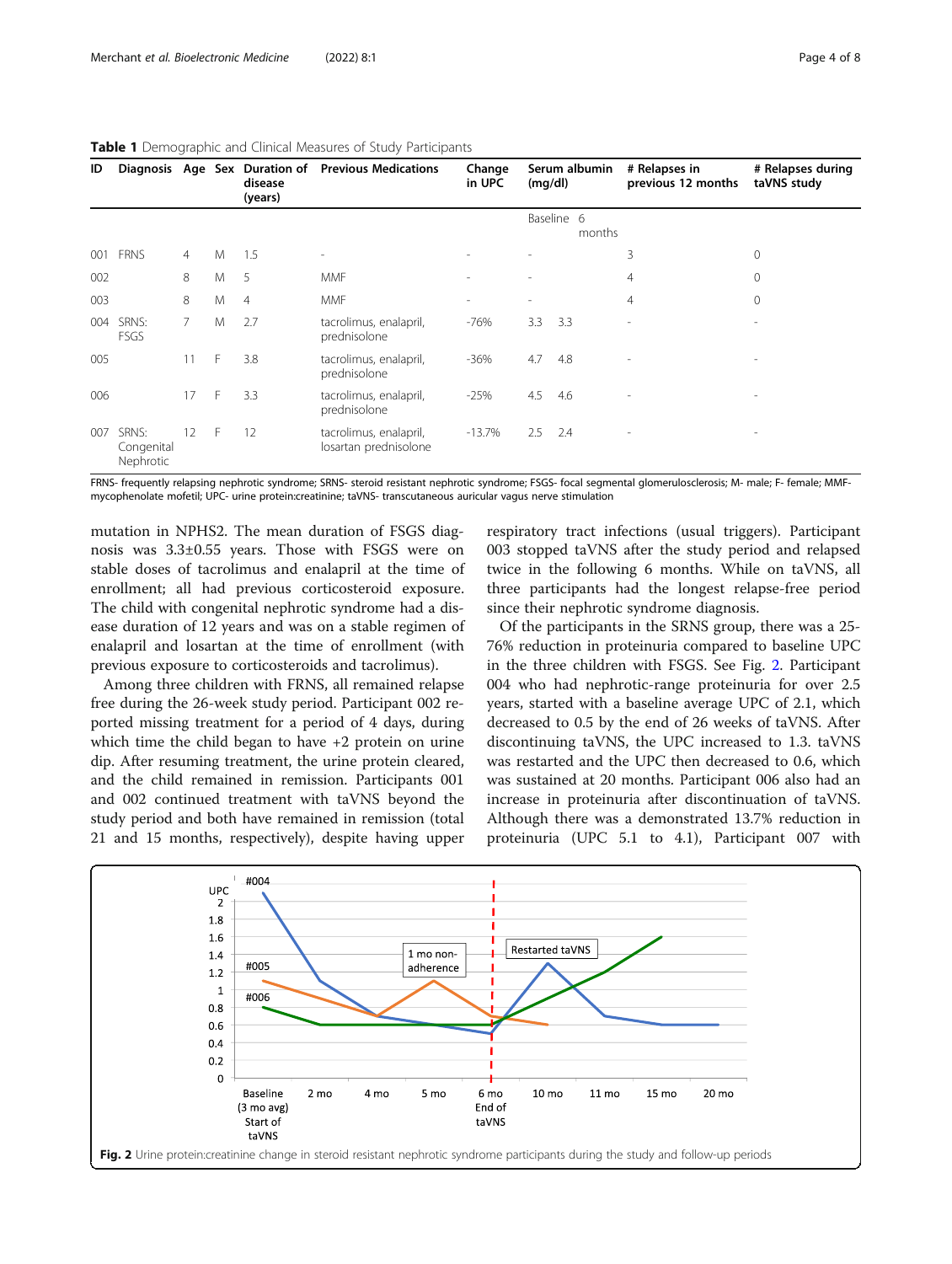congenital nephrotic syndrome continued to have nephrotic range proteinuria.

## Cytokine analysis

Overall, there was a statistically significant decrease in the participants' serum TNF level from baseline to the end of the study period (7.33 pg/mL vs. 5.46 pg/mL,  $p=$ 0.03). See Fig. 3. Individually, all but one of the participants experienced a reduction in TNF level; the exception was Participant #005, who was noncompliant with taVNS treatments in the month prior to completion of the study (TNF decreased from baseline 4.13 pg/mL to 3.78 pg/mL at the previous study visit while the participant was compliant with the treatment protocol). There were no other significant changes noted in any of the other measured cytokines.

# Feasibility outcomes

All eligible children that were approached for study participation were successfully enrolled in the study. There were no dropouts; all participants completed the full 26 week study duration. There were no reported adverse events or side effects by any participant during the study period. Adherence to the taVNS procedures was overall very good, with the exception of the one participant who was non-adherent for the last month of the study period. There was a malfunction of the ear piece for this participant, but the parent did not report the issue until the last study visit. Parents/guardians overall disagreed with the statement that taVNS was too burdensome for their child (2 strongly disagree, 4 disagree, 1 neutral). They overall agreed with the statement that they would prefer to use taVNS over adding immunosuppressive medications (3 strongly agree, 4 agree).

Results from this pilot study suggest that taVNS is a non-invasive, steroid-sparing therapy for nephrotic syndrome in children. taVNS therapy for 26 weeks was associated with the prevention of nephrotic syndrome



relapses in FRNS and reduction of proteinuria in noncongenital SRNS, and the response coincided with a significant decrease in TNF. Given that congenital nephrotic syndrome is a genetic, non-immune-mediated form of nephrotic syndrome, we did not expect the participant with a podocin mutation to respond to taVNS. Poststudy follow-up demonstrated durability of results in participants that continued with daily taVNS treatment, whereas relapse/increased proteinuria occurred in those that discontinued therapy.

Surgically-implanted vagus nerve stimulation (VNS) was FDA approved for epilepsy and depression in the late 1990 s. Since that time, the inflammatory reflex of the vagus nerve has become a target of interest for treating chronic immune-mediated illnesses with taVNS. Recently, Marsal et al. demonstrated that daily taVNS resulted in significant decreases in disease activity scores after 12 weeks in 30 patients with moderate to severe rheumatoid arthritis (Marsal et al. [2021\)](#page-7-0). Another study of 16 rheumatoid arthritis patients with high disease activity had lower activity scores after 4 days of taVNS (Drewes et al. [2021](#page-7-0)). Additionally, a randomized double blind study of 18 patients with systemic lupus erythematosis comparing 5 min of taVNS vs. sham for four days demonstrated improvement in pain, fatigue and global health scores at day 12 in the treatment group (Aranow et al. [2020\)](#page-6-0). Similar to these studies, the reduction in nephrotic syndrome relapses in participants with FRNS and the reduction in proteinuria levels in participants with SRNS are very promising findings of the current study. Patients with nephrotic syndrome are often exposed to various immunomodulating therapies with a myriad of adverse effects combined with the variability and unpredictability of the disease process. If the hypothesis that activation of the inflammatory reflex via taVNS limits the immune response, attenuates relapses and proteinuria, and reduces reliance on immunosuppressant medications in children with nephrotic syndrome is proven to be correct, then this will lead to a paradigm shift in the treatment of nephrotic syndrome.

We found that levels of TNF, a known proinflammatory cytokine, were significantly decreased over the study period in this population. These results are consistent with findings in a pilot study of healthy adults that demonstrated a decrease in endotoxin-induced whole blood TNF by 80%, IL-6 by 73%, and IL-1β by 50% as compared to pretreatment levels after auricular stimulation of the cymba concha for 2-5 minutes (Addorisio et al. [2019](#page-6-0)). It has been hypothesized that podocyte damage in nephrotic syndrome may result from dysfunctional T cells that release circulating factors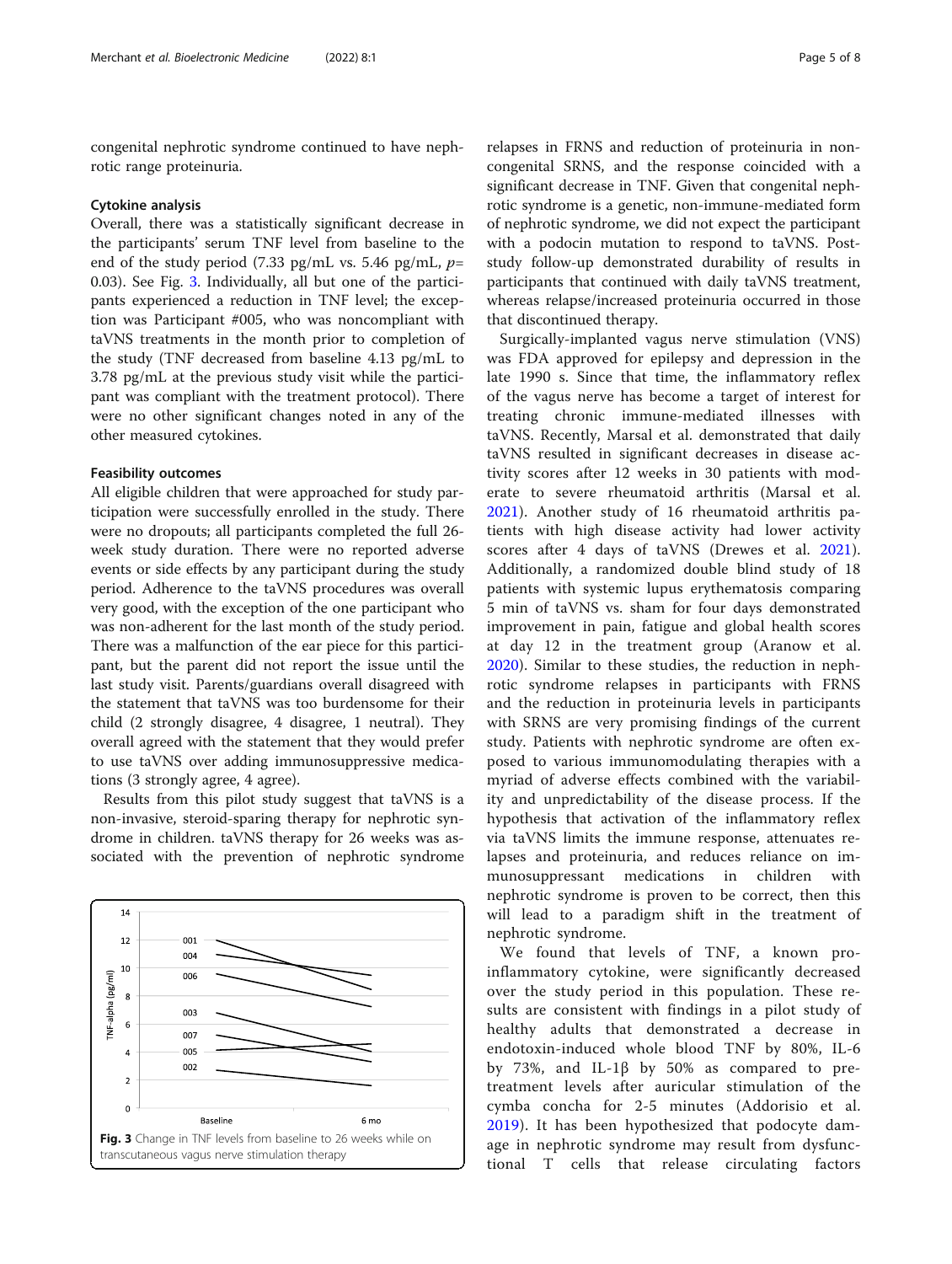including pro-inflammatory cytokines such as TNF. In a small pediatric study, TNF was shown to be higher during times of relapse (mean 4.11 pg/ml) and lower during remission (2.14 pg/ml) for steroid sensitive nephrotic syndrome, while there was no significant difference in TNF for SRNS children who remained protienuric after treatment (6.13 vs. 5.67 ng/ml) (Weisbach and GBea [2017](#page-7-0)). Further, genomic studies have found polymorphisms in TNF associated with the susceptibility for nephrotic syndrome and transcriptomic studies have shown activation of TNF in children and adults with nephrotic syndrome (Mariani LESea n.d); (Xiao [2020](#page-7-0)). In an animal model, rats infused with TNF developed proteinuria; however, the exact mechanism by which cytokines result in proteinuria is unclear (Lai et al. [2007\)](#page-6-0).

Although the demonstrated decrease in TNF with taVNS in this study suggests a possible immunemediated mechanism, the mechanisms by which taVNS interacts with the kidney in nephrotic syndrome are not known. Future mechanistic studies in animals are warranted. While ischemia-reperfusion injury of the kidney is a different disease process from nephrotic syndrome, work by Tanaka et al. in a mouse model treated with VNS provides some insight into a possible mechanism of how VNS exerts its effects on the kidney. The group mapped out two neural pathways involved in the neuroimmune protection of the kidneys with VNS (Tanaka et al. [2021\)](#page-6-0). Using optogenetics to selectively stimulate nerve fibers, they found that anterograde stimulation of both efferent and afferent vagus nerves resulted in kidney protection, and the protection was mediated by the spleen. They showed that the vagus efferent pathway exerted its effect through activating the cholinergic anti-Inflammatory pathway. They found that the vagus afferent pathway protected the kidneys by activating the vago-sympathetic pathway via the splenic nerve to the spleen. This is an interesting finding, as taVNS triggers afferent vagus nerves.

An important aspect of this study was to determine the feasibility of daily taVNS therapy at home over an extended period (26 weeks). There were no reported side effects or adverse events. Participants and their family members endorsed that study protocol was not burdensome and daily treatments at home was feasible. This is important moving forward with future investigations as being able to utilize this device at home expands the utility of taVNS in the treatment of pediatric diseases.

The study has important limitations to consider. As this was an open-label pilot study in a small group of participants without a control group or randomization, the results must be interpreted with caution. A larger, randomized clinical trial would be

needed to prove that taVNS treatment in nephrotic syndrome is safe and effective. Nephrotic syndrome is also a waxing and waning disease, so it is difficult to attribute the lack of relapses directly to taVNS therapy without a control group. However, using the participants as their own historical controls demonstrated that those with FRNS remained relapse-free for the longest period since their disease diagnosis and relapses did not occur with typical triggers such as upper respiratory tract infections. And, those with SRNS had a reduction in proteinuria compared to their historical values, especially the participant who had a reduction in proteinuria to near complete remission after having nephrotic range proteinuria for over 2.5 years. Furthermore, the optimal prescription of taVNS for use in nephrotic syndrome, such as the duration, timing and dose of treatment, are also unknown.

# Conclusions

To our knowledge, this is the first intervention study with the aim of modulating vagus nerve activity as an approach to treat nephrotic syndrome in humans. taVNS has the potential to provide a non-pharmacologic option for the treatment of nephrotic syndrome in children and is a steroid-sparing therapy that can possibly prevent the deleterious side effects of immunosuppressant medications in children with nephrotic syndrome. Our data indicate that taVNS is a promising, novel, nonpharmacologic, non-invasive, steroid-sparing approach to the treatment of nephrotic syndrome in children. We believe that the findings are sufficient to justify a randomized clinical trial to investigate the efficacy and safety of taVNS in the treatment of nephrotic syndrome in children.

# Acknowledgements

N/A.

#### Authors' contributions

All authors conceptualized and designed the study and critically reviewed the manuscript for important intellectual content. All authors approved the final manuscript as submitted and agree to be accountable for all aspects of the work. Dr. Merchant designed the data collection instruments, collected data, carried out the initial analyses and drafted the initial manuscript. Dr. Sethna supervised data collection and analysis, drafted the initial manuscript and reviewed and revised the manuscript.

# Funding

Dr. Sethna received an early career award from Advancing Women in Science and Medicine.

# Availability of data and materials

Available upon request.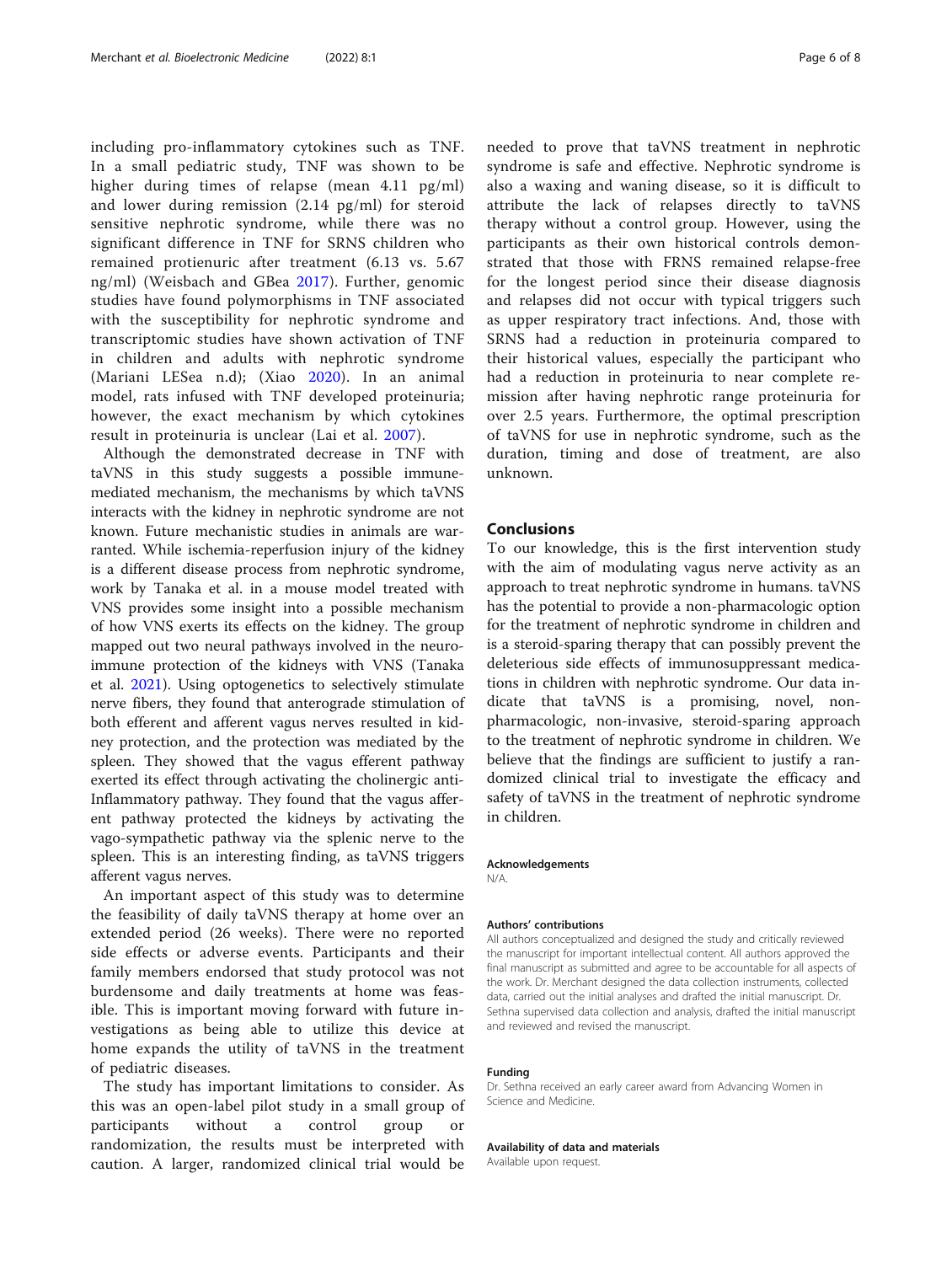# <span id="page-6-0"></span>Declarations

#### Ethics approval and consent to participate

The study was approved by the Institutional Review Board of Northwell Health. Consent from a guardian/parent of all participants and assent from children ≥ 7 years was obtained prior to any study procedures.

# Consent for publication

N/A.

# Competing interests

Dr. Datta-Chaudhuri received grant funding from General Electric and United Therapeutics. Dr. Zanos received grant funding from General Electric and BARDA.

# Received: 15 November 2021 Accepted: 14 December 2021 Published online: 26 January 2022

# References

- Chapter 3. Steroid-sensitive nephrotic syndrome in children. Kidney Int Suppl (2011). 2012;2(2):163–71.
- Zhang H, Wang Z, Dong LQ, Guo YN. Children with Steroid-resistant Nephrotic Syndrome: Long-term Outcomes of Sequential Steroid Therapy. Biomed Environ Sci. 2016;29(9):650–5.
- Alfakeekh K, Azar M, Sowailmi BA, et al. Immunosuppressive burden and risk factors of infection in primary childhood nephrotic syndrome. J Infect Public Health. 2019;12(1):90–4.
- Youssef DM, Elbehidy RM, El-Shal AS, Sherief LM. T helper 1 and T helper 2 cytokines in atopic children with steroid-sensitive nephrotic syndrome. Iran J Kidney Dis. 2015;9(4):298–305.
- Gomez-Chiarri M, Ortiz A, Gonzalez-Cuadrado S, et al. Interferon-inducible protein-10 is highly expressed in rats with experimental nephrosis. Am J Pathol. 1996;148(1):301-11.
- Petrovic-Djergovic D, Popovic M, Chittiprol S, Cortado H, Ransom RF, Partida-Sanchez S. CXCL10 induces the recruitment of monocyte-derived macrophages into kidney, which aggravate puromycin aminonucleoside nephrosis. Clin Exp Immunol. 2015;180(2):305–15.
- Kaneko K, Tsuji S, Kimata T, Kitao T, Yamanouchi S, Kato S. Pathogenesis of childhood idiopathic nephrotic syndrome: a paradigm shift from T-cells to podocytes. World J Pediatr. 2015;11(1):21–8.
- Lai KW, Wei CL, Tan LK, et al. Overexpression of interleukin-13 induces minimalchange-like nephropathy in rats. J Am Soc Nephrol. 2007;18(5):1476–85.
- Kanai T, Shiraishi H, Yamagata T, et al. Th2 cells predominate in idiopathic steroid-sensitive nephrotic syndrome. Clin Exp Nephrol. 2010;14(6):578–83.
- Araya CE, Wasserfall CH, Brusko TM, et al. A case of unfulfilled expectations. Cytokines in idiopathic minimal lesion nephrotic syndrome. Pediatr Nephrol. 2006;21(5):603–10.
- Kaneko K, Tuchiya K, Fujinaga S, et al. Th1/Th2 balance in childhood idiopathic nephrotic syndrome. Clin Nephrol. 2002;58(6):393–7.

Bagga A, Sinha A, Moudgil A. Rituximab in patients with the steroid-resistant nephrotic syndrome. N Engl J Med. 2007;356(26):2751–2.

- Dotsch J, Muller-Wiefel DE, Kemper MJ. Rituximab: is replacement of cyclophosphamide and calcineurin inhibitors in steroid-dependent nephrotic syndrome possible? Pediatr Nephrol. 2008;23(1):3–7.
- Kimata T, Hasui M, Kino J, et al. Novel use of rituximab for steroid-dependent nephrotic syndrome in children. Am J Nephrol. 2013;38(6):483–8.

Andersson U, Tracey KJ. Neural reflexes in inflammation and immunity. J Exp Med. 2012;209(6):1057–68.

Tracey KJ. The inflammatory reflex. Nature. 2002;420(6917):853–9.

Inoue T, Abe C, Sung SS, et al. Vagus nerve stimulation mediates protection from kidney ischemia-reperfusion injury through alpha7nAChR+ splenocytes. J Clin Invest. 2016;126(5):1939–52.

- Gigliotti JC, Huang L, Bajwa A, et al. Ultrasound Modulates the Splenic Neuroimmune Axis in Attenuating AKI. J Am Soc Nephrol. 2015;26(10):2470– 81.
- Gigliotti JC, Huang L, Ye H, et al. Ultrasound prevents renal ischemia-reperfusion injury by stimulating the splenic cholinergic anti-inflammatory pathway. J Am Soc Nephrol. 2013;24(9):1451–60.
- Tanaka S, Abe C, Abbott SBG, et al. Vagus nerve stimulation activates two distinct neuroimmune circuits converging in the spleen to protect mice from kidney injury. Proc Natl Acad Sci U S A. 2021;118(12).
- Butt MF, Albusoda A, Farmer AD, Aziz Q. The anatomical basis for transcutaneous auricular vagus nerve stimulation. J Anat. 2020;236(4):588–611.
- Peuker ET, Filler TJ. The nerve supply of the human auricle. Clin Anat. 2002;15(1): 35–7.
- al. FAe. Recommendations for Minimum Reporting Standards in Research on Transcutaneous Vagus Nerve Stimulation. Frontiers Human Neuroscience. 2021;March 23(14:568051).
- Aranow C, Atish-Fregoso Y, Lesser M, et al. Transcutaneous auricular vagus nerve stimulation reduces pain and fatigue in patients with systemic lupus erythematosus: a randomised, double-blind, sham-controlled pilot trial. Ann Rheum Dis. 2020.
- Koopman FA, Chavan SS, Miljko S, et al. Vagus nerve stimulation inhibits cytokine production and attenuates disease severity in rheumatoid arthritis. Proc Natl Acad Sci U S A. 2016;113(29):8284–9.
- D'Haens GCZ, Eberhardson M, Danese S, Levine Y, Zitnik R. A clinical trial of the effects of Vagus nerve stimulation in biologic-refractory Crohn's disease. United European gastroenterology week (UEGW) Vienna Dent Abstr;P. 2016; 1420:52.
- Bonaz B. Is-there a place for vagus nerve stimulation in inflammatory bowel diseases? Bioelectron Med. 2018;4:4.
- Bonaz B, Sinniger V, Hoffmann D, et al. Chronic vagus nerve stimulation in Crohn's disease: a 6-month follow-up pilot study. Neurogastroenterol Motil. 2016;28(6):948–53.
- Addorisio ME, Imperato GH, de Vos AF, et al. Investigational treatment of rheumatoid arthritis with a vibrotactile device applied to the external ear. Bioelectron Med. 2019;5:4.
- Meregnani J, Clarencon D, Vivier M, et al. Anti-inflammatory effect of vagus nerve stimulation in a rat model of inflammatory bowel disease. Auton Neurosci. 2011;160(1-2):82–9.
- Borovikova LV, Ivanova S, Zhang M, et al. Vagus nerve stimulation attenuates the systemic inflammatory response to endotoxin. Nature. 2000;405(6785):458– 62.
- Huston JM, Gallowitsch-Puerta M, Ochani M, et al. Transcutaneous vagus nerve stimulation reduces serum high mobility group box 1 levels and improves survival in murine sepsis \*. Critical Care Medicine. 2007;35(12):2762–8.
- Guarini S, Altavilla D, Cainazzo MM, et al. Efferent vagal fibre stimulation blunts nuclear factor-kappaB activation and protects against hypovolemic hemorrhagic shock. Circulation. 2003;107(8):1189–94.
- Levy G, Fishman JE, Xu D-z, et al. Vagal nerve stimulation modulates gut injury and lung permeability in trauma-hemorrhagic shock. Journal of Trauma Acute Care Surgery. 2012;73(2):338–42.
- Levine YA, Koopman FA, Faltys M, et al. Neurostimulation of the cholinergic antiinflammatory pathway ameliorates disease in rat collagen-induced arthritis. PLoS One. 2014;9(8):e104530.
- Costes LM, van der Vliet J, van Bree SH, Boeckxstaens GE, Cailotto C. Endogenous vagal activation dampens intestinal inflammation independently of splenic innervation in postoperative ileus. Auton Neurosci. 2014;185:76–82.
- van Westerloo DJ, Giebelen IA, Meijers JC, et al. Vagus nerve stimulation inhibits activation of coagulation and fibrinolysis during endotoxemia in rats. J Thromb Haemost. 2006;4(9):1997–2002.
- Ma J, Qiao P, Li Q, et al. Vagus nerve stimulation as a promising adjunctive treatment for ischemic stroke. Neurochemistry International. 2019;131:104539.
- Mueller MH, Karpitschka M, Gao Z, et al. Vagal Innervation and Early Postoperative Ileus in Mice. Journal of Gastrointestinal Surgery. 2011;15(6): 891–901.

<https://fimr.northwell.edu/biostatRMS/>. Accessed.

KDIGO. KDIGO Clinical Practice Guideline for Glomerulonephritis. Kidney International Supplements. 2012;2.

KDIGO. Draft Clinical Practice Guidelines for Glomerular Disease. 2020.

Mekahli D, Liutkus A, Ranchin B, et al. Long-term outcome of idiopathic steroidresistant nephrotic syndrome: a multicenter study. Pediatric nephrology. 2009;24(8):1525–32.

- Paik KH, Lee BH, Cho HY, et al. Primary focal segmental glomerular sclerosis in children: clinical course and prognosis. Pediatr Nephrol. 2007;22(3):389–95.
- Badran BW, Yu AB, Adair D, et al. Laboratory Administration of Transcutaneous Auricular Vagus Nerve Stimulation (taVNS): Technique, Targeting, and Considerations. J Vis Exp. 2019(143).
- Redgrave J, Day D, Leung H, et al. Safety and tolerability of Transcutaneous Vagus Nerve stimulation in humans; a systematic review. Brain Stimul. 2018; 11(6):1225–38.